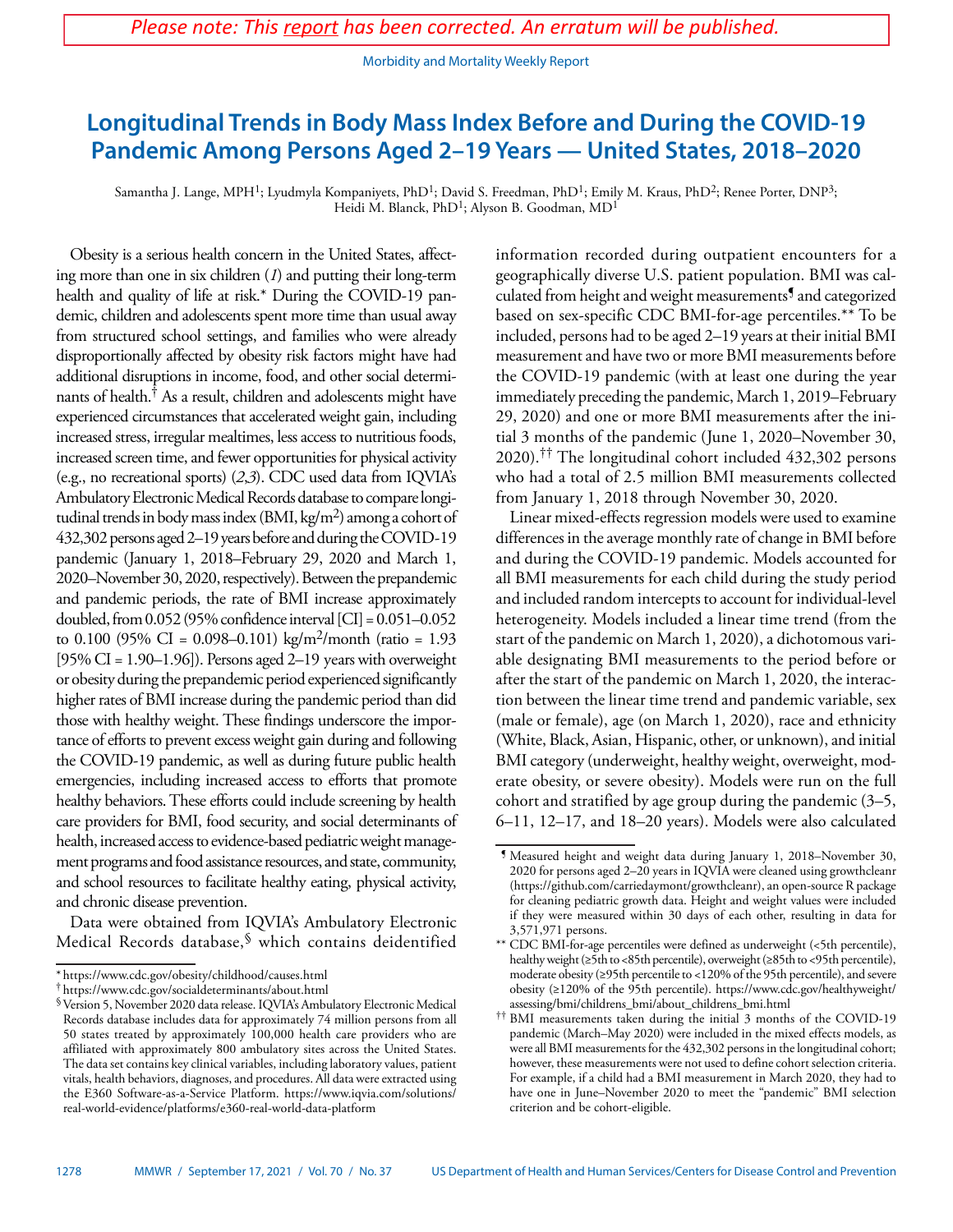with weight change (pounds per month) and obesity status (BMI ≥95th percentile) as the outcomes.  $\$ §

To determine changes between the prepandemic and pandemic periods, CDC calculated rate differences as the pandemic slope minus prepandemic slope and rate ratios as the pandemic slope divided by prepandemic slope. Data were analyzed using SAS (version 9.4; SAS Institute Inc.) and Stata (version 15.1; StataCorp); statistical significance was defined as p<0.05. This activity was reviewed by CDC and conducted consistent with applicable federal law and CDC policy.<sup>99</sup>

Among 432,302 persons aged 2–19 years in the longitudinal cohort, 50.7% were male and 65.7% were White (Table 1). The cohort included 45.7% persons from the South, 21.2% from the Midwest, 19.0% from the West, and 14.0% from the Northeast U.S. Census regions.\*\*\* Based on initial BMI, obesity prevalence was  $16.1\%$ , including 4.8% with severe obesity. Overall, the monthly rate of BMI increase nearly doubled during the COVID-19 pandemic period compared with that during the prepandemic period (0.100 versus 0.052 kg/m<sup>2</sup>; ratio = 1.93) (Table 2). Similarly, the rate of change in the proportion of persons with obesity was 5.3 times as high during the pandemic (0.37 percentage points per month) than before the pandemic (0.07); for example, in this cohort, the estimated proportion of persons aged 2–19 years with obesity was 19.3% (95% CI = 19.1–19.4) in August 2019 and 22.4% (95% CI = 22.3–22.6) in August 2020.

Persons aged 2–19 years in all BMI categories except underweight experienced significant increases in their rate of BMI change during the pandemic (Table 2). Among persons with overweight, moderate obesity, and severe obesity, pandemic rates of BMI increase more than doubled, compared with prepandemic rates (ratios = 2.13, 2.34, and 2.00; differences = 0.06, 0.09, and 0.09, respectively); similar effects were observed for weight change. In contrast, those with healthy weight had a rate of BMI change that increased 0.03 kg/m<sup>2</sup>/ month during the pandemic (ratio = 1.78).

Compared with other age groups, children aged 6–11 years experienced the largest increase in their rate of BMI change  $(0.09 \text{ kg/m}^2/\text{month})$ , with a pandemic rate of change that was 2.50 times as high as the prepandemic rate. Age-stratified analyses revealed that among children aged 3–5 and 6–11 years, the difference in the rate of BMI change increased with increasing BMI category. For example, among children aged 3–5 years,

**TABLE 1. Characteristics of the longitudinal cohort\* of persons aged 2–20 years (N = 432,302) and those with at least one body mass index measurement in the year preceding the COVID-19 pandemic but not during the pandemic — IQVIA Ambulatory Electronic Medical Records Database, United States, January 2018–November 2020**

|                                    | No. (%)                                                         |                                                                                                                                     |  |  |
|------------------------------------|-----------------------------------------------------------------|-------------------------------------------------------------------------------------------------------------------------------------|--|--|
| Characteristic                     | Persons aged<br>2-20 years in the IQVIA<br>longitudinal cohort* | Persons aged 2-20 years in the<br>IOVIA database with ≥1 BMI<br>measurement in the year<br>preceding but not during<br>the pandemic |  |  |
| Total                              | 432,302 (100.0)                                                 | 1,419,796 (100.0)                                                                                                                   |  |  |
| Sex                                |                                                                 |                                                                                                                                     |  |  |
| Female                             | 213,303 (49.3)                                                  | 717,568 (50.5)                                                                                                                      |  |  |
| Male                               | 218,999 (50.7)                                                  | 702,228 (49.5)                                                                                                                      |  |  |
| Race/Ethnicity <sup>†</sup>        |                                                                 |                                                                                                                                     |  |  |
| White                              | 283,915 (65.7)                                                  | 840,906 (59.2)                                                                                                                      |  |  |
| <b>Black</b>                       | 41,466 (9.6)                                                    | 135,758 (9.6)                                                                                                                       |  |  |
| Asian                              | 12,427 (2.9)                                                    | 39,186 (2.8)                                                                                                                        |  |  |
| Hispanic                           | 4,203(1.0)                                                      | 18,001 (1.3)                                                                                                                        |  |  |
| Unknown                            | 72,010 (16.7)                                                   | 325,809 (22.9)                                                                                                                      |  |  |
| Other                              | 18,281 (4.2)                                                    | 60,136 (4.2)                                                                                                                        |  |  |
| Age group, yrs <sup>§</sup>        |                                                                 |                                                                                                                                     |  |  |
| $2 - 5$                            | 106,944 (24.7)                                                  | 284,872 (20.1)                                                                                                                      |  |  |
| $6 - 11$                           | 155,389 (35.9)                                                  | 407,720 (28.7)                                                                                                                      |  |  |
| $12 - 17$                          | 144,302 (33.4)                                                  | 487,031 (34.3)                                                                                                                      |  |  |
| $18 - 20$                          | 25,667 (5.9)                                                    | 240,173 (16.9)                                                                                                                      |  |  |
| Initial BMI category <sup>¶</sup>  |                                                                 |                                                                                                                                     |  |  |
| Underweight                        | 18,293 (4.2)                                                    | 58,801 (4.1)                                                                                                                        |  |  |
| Healthy weight                     | 279,351 (64.6)                                                  | 877,775 (61.8)                                                                                                                      |  |  |
| Overweight                         | 65,281 (15.1)                                                   | 221,749 (15.6)                                                                                                                      |  |  |
| Obesity                            | 69,377 (16.0)                                                   | 261,471 (18.4)                                                                                                                      |  |  |
| Moderate                           | 48,715 (11.3)                                                   | 172,206 (12.1)                                                                                                                      |  |  |
| Severe                             | 20,662 (4.8)                                                    | 89,265 (6.3)                                                                                                                        |  |  |
| Geographic region**, <sup>††</sup> |                                                                 |                                                                                                                                     |  |  |
| South                              | 197,639 (45.7)                                                  | 696,998 (49.1)                                                                                                                      |  |  |
| Northeast                          | 60,677 (14.0)                                                   | 158,036 (11.1)                                                                                                                      |  |  |
| Midwest                            | 91,704 (21.2)                                                   | 275,896 (19.4)                                                                                                                      |  |  |
| West                               | 82,173 (19.0)                                                   | 288,244 (20.3)                                                                                                                      |  |  |

**Abbreviation:** BMI = body mass index.

\* The longitudinal cohort included persons aged 2–19 years at initial BMI measurement, with ≥2 BMI measurements before the pandemic (with ≥1 measurement during the year immediately preceding the pandemic) and ≥1 BMI measurement after the initial 3 months of the pandemic.

**†** Race and ethnicity categories are mutually exclusive. IQVIA's Ambulatory Electronic Medical Records database lacks additional information on race and ethnicity because of information being optionally reported in a single composite variable in the electronic health record.

- § Based on age in years on March 1, 2020 (the start of the COVID-19 pandemic period for this analysis). Patients were aged 2–19 years at their initial BMI measurement and aged 3–20 years by March 1, 2020.
- ¶ Based on initial BMI measurement. BMI categories were defined as underweight (<5th percentile), healthy weight (≥5th to <85th percentile), overweight (≥85th to <95th percentile), moderate obesity (≥95th percentile to <120% of the 95th percentile), and severe obesity (≥120% of the 95th percentile). Moderate obesity and severe obesity are mutually exclusive.
- \*\* A total of 109 persons in the longitudinal cohort and 622 persons with one or more BMI measurements in the year preceding but not during the pandemic were missing information on geographic region.

 $\S$  The model with weight (pounds per month) as the outcome included height (inches) and height squared as additional covariates. The model with obesity status as the outcome was a generalized linear model with Poisson distribution and log link function.

<sup>¶¶</sup> 45 C.F.R. part 46, 21 C.F.R. part 56; 42 U.S.C. Sect. 241(d); 5 U.S.C. Sect. 552a; 44 U.S.C. Sect. Sect. 3501 et seq.

<sup>\*\*\*</sup> IQVIA geographic regions align with U.S. Census regions. [https://www.](https://www.census.gov/prod/1/gen/95statab/preface.pdf) [census.gov/prod/1/gen/95statab/preface.pdf](https://www.census.gov/prod/1/gen/95statab/preface.pdf)

**<sup>††</sup>** U.S. Census Regions: *Northeast*: Connecticut, Maine, Massachusetts, New Hampshire, New Jersey, New York, Pennsylvania, Rhode Island, and Vermont; *Midwest*: Illinois, Indiana, Iowa, Kansas, Michigan, Minnesota, Missouri, Nebraska, North Dakota, Ohio, South Dakota, and Wisconsin; *South*: Alabama, Arkansas, Delaware, District of Columbia, Florida, Georgia, Kentucky, Louisiana, Maryland, Mississippi, North Carolina, Oklahoma, South Carolina, Tennessee, Texas, Virginia, and West Virginia; *West*: Alaska, Arizona, California, Colorado, Hawaii, Idaho, Montana, Nevada, New Mexico, Oregon, Utah, Washington, and Wyoming.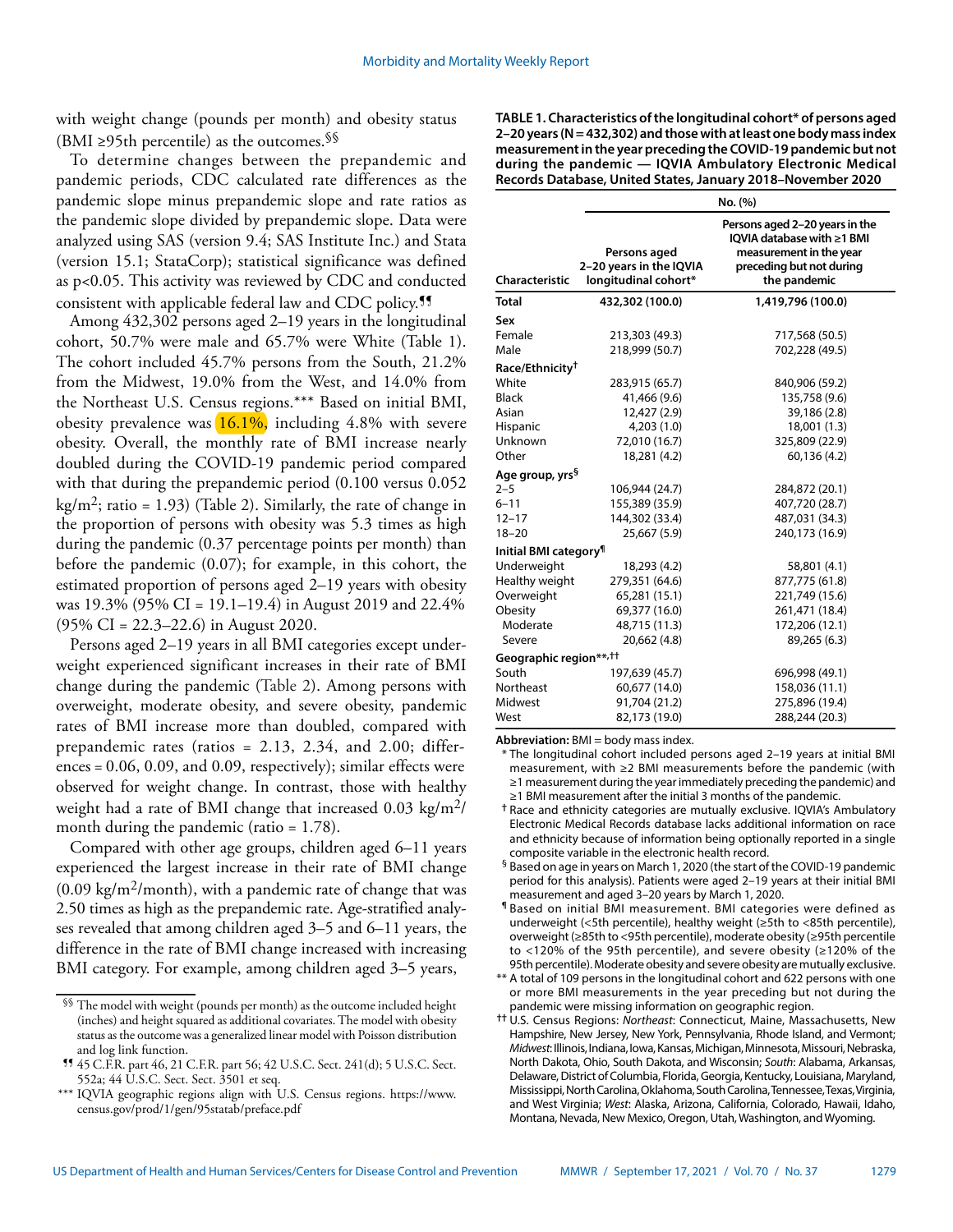| TABLE 2. Monthly rate of change in the body mass index and weight of persons aged 2–19 years before and during the COVID-19 pandemic,      |
|--------------------------------------------------------------------------------------------------------------------------------------------|
| overall and by body mass index category and age group — IQVIA Ambulatory Electronic Medical Records Database, United States, January 2018– |
| November 2020                                                                                                                              |

|                                   | Prepandemic                       | Pandemic               | Pandemic versus prepandemic      |                             |
|-----------------------------------|-----------------------------------|------------------------|----------------------------------|-----------------------------|
| Characteristic                    | Slope* (95% CI)                   | Slope (95% CI)         | Difference <sup>†</sup> (95% CI) | Ratio <sup>§</sup> (95% CI) |
| BMI (kg/m2)                       |                                   |                        |                                  |                             |
| Overall                           | 0.052(0.051 to 0.052)             | 0.100(0.098 to 0.101)  | $0.05(0.05 \text{ to } 0.05)$    | 1.93 (1.90 to 1.96)         |
| Initial BMI category <sup>1</sup> |                                   |                        |                                  |                             |
| Underweight                       | 0.046 (0.044 to 0.047)            | 0.051 (0.044 to 0.058) | $0.01$ (0.00 to 0.01)            | 1.12 (0.96 to 1.28)         |
| Healthy weight                    | 0.044 (0.044 to 0.044)            | 0.078 (0.076 to 0.080) | 0.03 (0.03 to 0.04)              | 1.78 (1.73 to 1.82)         |
| Overweight                        | 0.057 (0.056 to 0.058)            | 0.121 (0.117 to 0.125) | 0.06 (0.06 to 0.07)              | 2.13 (2.06 to 2.20)         |
| Moderate obesity                  | 0.070 (0.069 to 0.071)            | 0.164 (0.160 to 0.168) | 0.09(0.09 to 0.10)               | 2.34 (2.28 to 2.40)         |
| Severe obesity                    | 0.089 (0.088 to 0.090)            | 0.179 (0.173 to 0.185) | $0.09$ (0.08 to 0.10)            | 2.00 (1.93 to 2.07)         |
| Age group, yrs**                  |                                   |                        |                                  |                             |
| $3 - 5$                           | $-0.002$ ( $-0.003$ to $-0.002$ ) | 0.040 (0.037 to 0.043) | $0.04$ (0.04 to 0.05)            | $\_$ tt                     |
| $6 - 11$                          | 0.059 (0.059 to 0.060)            | 0.148 (0.145 to 0.150) | 0.09 (0.09 to 0.09)              | 2.50 (2.45 to 2.54)         |
| $12 - 17$                         | 0.072 (0.071 to 0.072)            | 0.106 (0.104 to 0.109) | 0.03 (0.03 to 0.04)              | 1.48 (1.44 to 1.51)         |
| $18 - 20$                         | 0.045 (0.044 to 0.046)            | 0.032 (0.027 to 0.037) | $-0.01$ ( $-0.02$ to $-0.01$ )   | 0.70 (0.59 to 0.82)         |
| Weight, Ibs                       |                                   |                        |                                  |                             |
| Overall                           | 0.356 (0.354 to 0.358)            | 0.595 (0.588 to 0.603) | 0.24(0.23 to 0.25)               | 1.67 (1.65 to 1.69)         |
| <b>Initial BMI category</b>       |                                   |                        |                                  |                             |
| Underweight                       | 0.212 (0.205 to 0.218)            | 0.289 (0.252 to 0.325) | 0.08(0.04 to 0.11)               | 1.36 (1.19 to 1.54)         |
| Healthy weight                    | 0.282 (0.280 to 0.284)            | 0.447 (0.438 to 0.457) | $0.17$ (0.16 to 0.18)            | 1.59 (1.55 to 1.62)         |
| Overweight                        | 0.409 (0.405 to 0.412)            | 0.725 (0.706 to 0.744) | 0.32 (0.30 to 0.34)              | 1.78 (1.73 to 1.82)         |
| Moderate obesity                  | 0.544 (0.541 to 0.548)            | 1.010 (0.989 to 1.032) | 0.47 (0.44 to 0.49)              | 1.86 (1.81 to 1.90)         |
| Severe obesity                    | 0.736 (0.730 to 0.741)            | 1.217 (1.187 to 1.248) | 0.48 (0.45 to 0.51)              | 1.65 (1.61 to 1.70)         |
| Age group, yrs                    |                                   |                        |                                  |                             |
| $3 - 5$                           | 0.379 (0.374 to 0.383)            | 0.469 (0.453 to 0.485) | 0.09(0.07 to 0.11)               | 1.24 (1.20 to 1.28)         |
| $6 - 11$                          | 0.365 (0.362 to 0.367)            | 0.737 (0.724 to 0.750) | 0.37 (0.36 to 0.39)              | 2.02 (1.98 to 2.06)         |
| $12 - 17$                         | 0.393 (0.391 to 0.396)            | 0.623 (0.609 to 0.636) | 0.23 (0.22 to 0.24)              | 1.58 (1.55 to 1.62)         |
| $18 - 20$                         | 0.277 (0.272 to 0.282)            | 0.202 (0.174 to 0.229) | $-0.08$ ( $-0.10$ to $-0.05$ )   | 0.73 (0.63 to 0.83)         |

Abbreviations: BMI = body mass index; CI = confidence interval.

\* Measured in kg/m2/month for BMI analysis, pounds per month for weight analysis.

<sup>†</sup> Calculated as the pandemic slope minus prepandemic slope. Units are kg/m<sup>2</sup>/month; 95% CIs for differences that exclude the null value of 0 are statistically significant.

§ Calculated as the pandemic slope divided by prepandemic slope; 95% CIs for ratios that exclude the null value of 1 are statistically significant.

¶ Based on initial BMI measurement. BMI categories were defined as underweight (<5th percentile), healthy weight (≥5th to <85th percentile), overweight (≥85th to <95th percentile), moderate obesity (≥95th percentile to <120% of the 95th percentile), and severe obesity (≥120% of the 95th percentile). Mixed-effects model included sex, race and ethnicity, age in years on March 1, 2020, and threeway interaction among linear time trend, pandemic indicator variable, and BMI category. Model for weight in pounds also included height in inches and height squared.

\*\* Based on age in years on March 1, 2020, which was the start of the COVID-19 pandemic for this analysis. Persons were aged 2–19 years at their initial BMI measurement and aged 3–20 years by March 1, 2020. Mixed-effects model included sex, race and ethnicity, age in years on March 1, 2020, initial BMI category, and threeway interaction among linear time trend, pandemic indicator variable, and age group. Model for weight in pounds also included height in inches and height squared. †† Ratio was not calculated because of a prepandemic slope that was very close to zero and slightly negative.

those with healthy weight had an increase in their rate of BMI change of  $0.03 \text{ kg/m}^2$ /month, whereas those with overweight, moderate obesity, or severe obesity had increases of 0.06, 0.10, and  $0.18 \text{ kg/m}^2/\text{month}$ , respectively (Figure).

## **Discussion**

In a longitudinal cohort of 432,302 persons aged 2–19 years with outpatient visits, the monthly rate of increase in BMI nearly doubled during the COVID-19 pandemic compared with a prepandemic period. The estimated proportion of persons aged 2–19 years with obesity in this care-seeking cohort also increased during the pandemic; for example, 19.3% of persons had obesity in August 2019 compared with 22.4% 1 year later. These findings are consistent with a recent study

of Kaiser Permanente data that reported significant weight gain and increased obesity prevalence during the pandemic among children and adolescents aged 5–17 years in Southern California (*4*). The present study is the largest and first geographically diverse analysis to assess the association of the COVID-19 pandemic with BMI and the first to show results by initial BMI category.

Persons aged 2–19 years with moderate or severe obesity before the pandemic experienced significantly higher rates of increase in BMI, which translates to weight gain, compared with those with prepandemic healthy weight. During March– November 2020, persons with moderate or severe obesity gained on average 1.0 and 1.2 pounds per month, respectively. Weight gain at this rate over 6 months is estimated to result in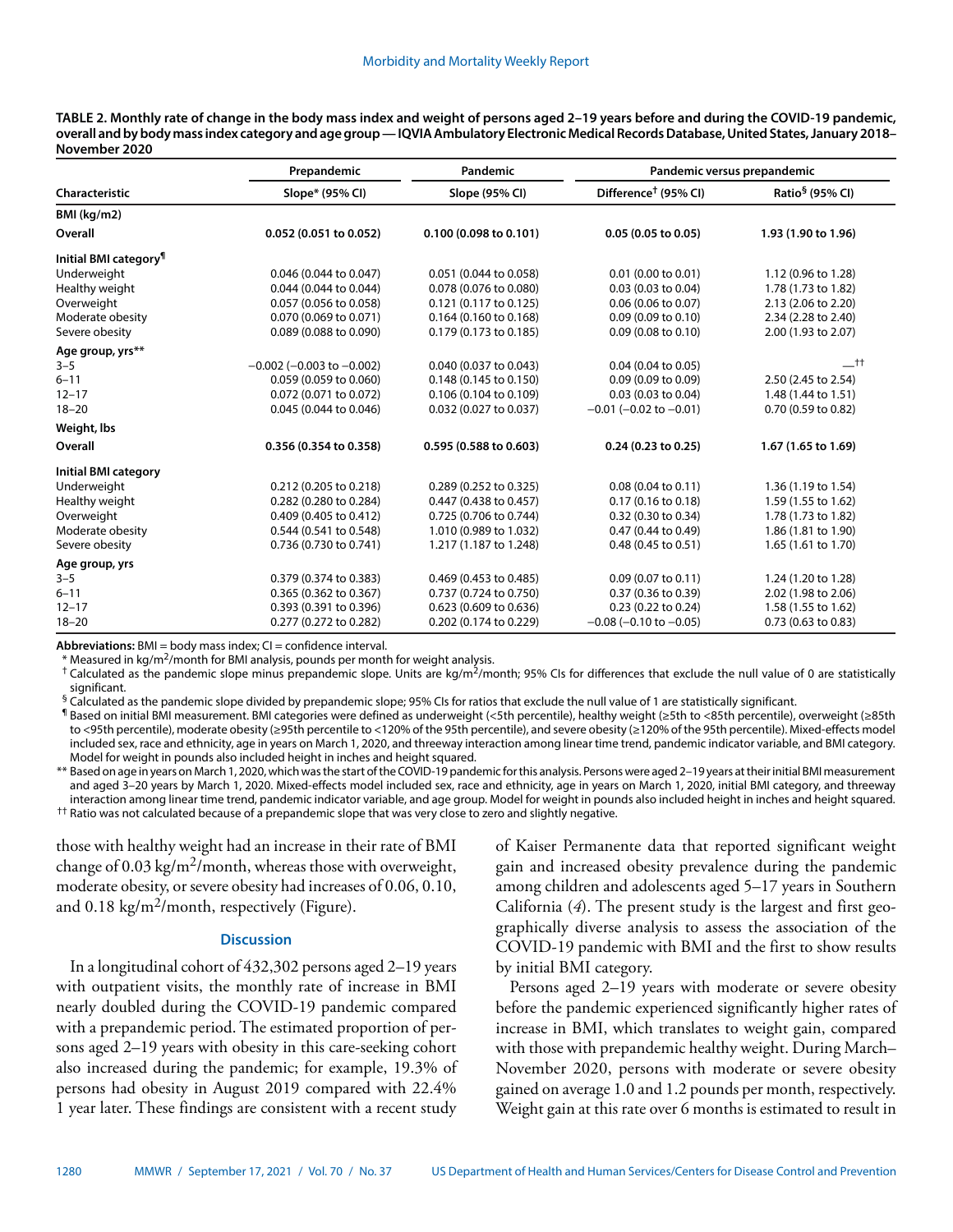

**FIGURE. Estimated body mass index before and during the COVID-19 pandemic, by initial body mass index category, stratified by age group — IQVIA Ambulatory Electronic Medical Records Database, United States, [January 1–November 30, 2020](https://www.cdc.gov/mmwr/volumes/70/wr/mm7037a3.htm?s_cid=mm7037a3_w)**

**Abbreviation:** BMI = body mass index.

6.1 and [7.6](https://www.cdc.gov/mmwr/volumes/70/wr/mm7037a3.htm?s_cid=mm7037a3_w) pounds, respectively, compared with 2.7 pounds in a person with healthy weight. Accelerated weight gain, especially among children with overweight or obesity, can cause long-lasting metabolic changes that put children at risk for serious and costly co-occurring conditions, such as type 2 diabetes, hypertension, and depression (*5*,*6*).

In response to pandemic-related concerns and because of the critical role that pediatricians serve in maintenance of healthy child weight (*7*), the American Academy of Pediatrics recommended that pediatricians assess all children for the onset of obesity-related risk factors during the pandemic and provide

tailored counseling, including screening for patient and family stress, disordered eating, and social determinants of health.††† The large increases in BMI and weight detailed in this report provide additional support for the need for such comprehensive screening and counseling.

Consistent with previous studies (*4*,*8*), this analysis found that preschool and school-aged children, particularly those with obesity, had larger pandemic-associated increases in BMI than did adolescents. During the pandemic, many early child

<sup>†††</sup> [https://www.aap.org/en/pages/2019-novel-coronavirus-covid-19-infections/](https://www.aap.org/en/pages/2019-novel-coronavirus-covid-19-infections/clinical-guidance/obesity-management-and-treatment-during-covid-19/) [clinical-guidance/obesity-management-and-treatment-during-covid-19/](https://www.aap.org/en/pages/2019-novel-coronavirus-covid-19-infections/clinical-guidance/obesity-management-and-treatment-during-covid-19/)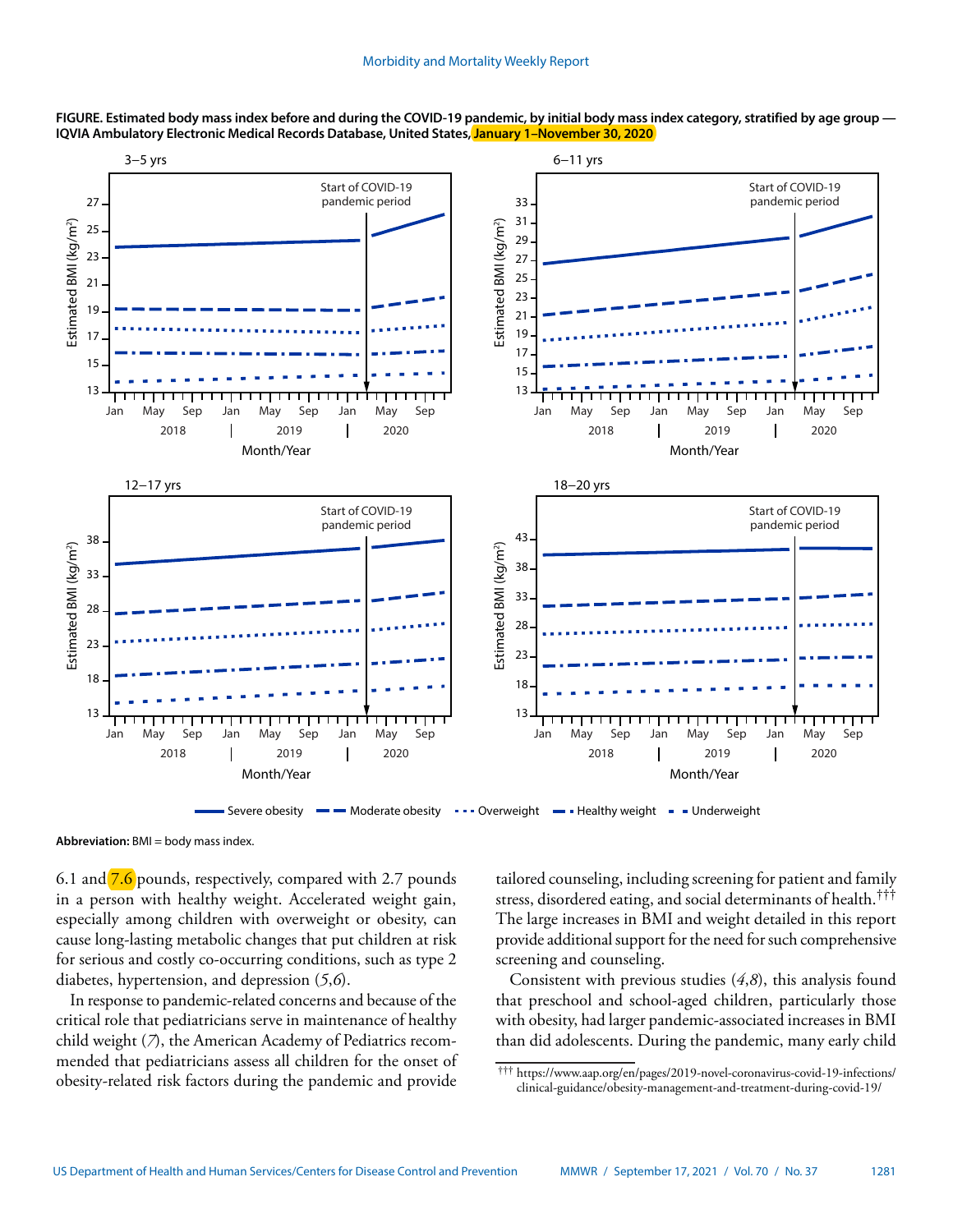#### **Summary**

## What is already known about this topic?

The COVID-19 pandemic led to school closures, disrupted routines, increased stress, and less opportunity for physical activity and proper nutrition, leading to weight gain among children and adolescents.

# What is added by this report?

Among a cohort of 432,302 persons aged 2–19 years, the rate of body mass index (BMI) increase approximately doubled during the pandemic compared to a prepandemic period. Persons with prepandemic overweight or obesity and younger school-aged children experienced the largest increases.

### What are the implications for public health practice?

Obesity prevention and management efforts during and following the COVID-19 pandemic could include health care provider screening for BMI, food security, and social determinants of health, and increased access to evidence-based pediatric weight management programs and food assistance resources.

care and education settings<sup>§§§</sup> and schools<sup>¶¶</sup> experienced closures, leading to online or hybrid learning environments. This might have reduced the ability for some children to engage in structured physical activity and receive healthy meals. As venues serving youth reopen, it is important to acknowledge the potential indirect consequences of the pandemic and provide children, adolescents, and families with ample opportunities for proper nutrition and regular physical activity.

The findings in this report are subject to at least five limitations. First, although the longitudinal cohort included a geographically diverse sample of persons with clinically measured BMI data, IQVIA data are not nationally representative; this analysis should be replicated with other data sets, particularly those that are population-based. Second, IQVIA lacks detailed data on race and ethnicity because information was optionally reported in a single composite variable; therefore, ability to assess outcomes by racial and ethnic subpopulations was limited. Third, the number of health care visits with measured BMI was substantially lower during the beginning of the pandemic (March–May 2020) than during comparable months in 2018 and 2019, suggesting potential selection bias for persons who sought health care in 2020; to minimize bias, persons were required to have a BMI measurement during June–November 2020, when health care–seeking behavior began to normalize, to be included in the cohort. Fourth, the observed associations might represent an over- or underestimation if persons who gained weight during the pandemic were more or less likely to see a doctor because of health status or

social determinants of health, such as access to care. Finally, the findings could be attributed to other factors that coincided with the pandemic dates selected for this study.

In this large, longitudinal cohort of persons aged 2–19 years, sharp increases in BMI rates occurred during the COVID-19 pandemic; those with overweight or obesity and younger school-aged children experienced the largest increases. These findings underscore the importance of obesity prevention and management efforts during and following the COVID-19 pandemic, as well as during future public health emergencies, including increased access to efforts that promote healthy behaviors. These efforts could include screening for BMI, food security, and other social determinants of health by health care providers; increased access to evidence-based pediatric weight management programs and food assistance resources; and state, community, and school efforts to facilitate healthy eating, physical activity, and chronic disease prevention.\*\*\*\*

# **Acknowledgments**

Corinna Koebnick, Margo Sidell, Kaiser Permanente; Kenneth Resnicow, University of Michigan; Ihuoma Eneli, Jinyu Xu, Nationwide Children's Hospital; Chris Economos, Kenneth Chui, Tufts University.

Corresponding author: Samantha J. Lange, [nya7@cdc.gov.](mailto:nya7@cdc.gov)

All authors have completed and submitted the International Committee of Medical Journal Editors form for disclosure of potential conflicts of interest. No potential conflicts of interest were disclosed.

### **References**

- 1. Fryar CD, Carroll MD, Afful J. Prevalence of overweight, obesity, and severe obesity among children and adolescents aged 2–19 years: United States, 1963–1965 through 2017–2018. Health E-Stats. Atlanta, GA: US Department of Health and Human Services, CDC, National Center for Health Statistics; 2020. [https://www.cdc.gov/nchs/data/hestat/obesity](https://www.cdc.gov/nchs/data/hestat/obesity-child-17-18/overweight-obesity-child-H.pdf)[child-17-18/overweight-obesity-child-H.pdf](https://www.cdc.gov/nchs/data/hestat/obesity-child-17-18/overweight-obesity-child-H.pdf)
- 2. Rundle AG, Park Y, Herbstman JB, Kinsey EW, Wang YC. COVID-19 related school closings and risk of weight gain among children. Obesity (Silver Spring) 2020;28:1008–9. [PMID:32227671](https://www.ncbi.nlm.nih.gov/entrez/query.fcgi?cmd=Retrieve&db=PubMed&list_uids=32227671&dopt=Abstract) [https://doi.](https://doi.org/10.1002/oby.22813) [org/10.1002/oby.22813](https://doi.org/10.1002/oby.22813)
- 3. Franckle R, Adler R, Davison K. Accelerated weight gain among children during summer versus school year and related racial/ethnic disparities: a systematic review. Prev Chronic Dis 2014;11:E101[. PMID:24921899](https://www.ncbi.nlm.nih.gov/entrez/query.fcgi?cmd=Retrieve&db=PubMed&list_uids=24921899&dopt=Abstract) <https://doi.org/10.5888/pcd11.130355>
- 4. Woolford SJ, Sidell M, Li X, et al. Changes in body mass index among children and adolescents during the COVID-19 pandemic. JAMA 2021. Epub August 27, 2021. <PMID:34448817> [https://doi.org/10.1001/](https://doi.org/10.1001/jama.2021.15036) [jama.2021.15036](https://doi.org/10.1001/jama.2021.15036)

<sup>§§§</sup><https://www.cdc.gov/obesity/strategies/childcareece.html> ¶¶¶ <https://www.cdc.gov/healthyschools/index.htm>

<sup>\*\*\*\*</sup><https://www.cdc.gov/nccdphp/dnpao/state-local-programs/index.html>

<sup>&</sup>lt;sup>1</sup>Division of Nutrition, Physical Activity, and Obesity, National Center for Chronic Disease Prevention and Health Promotion, CDC; 2Public Health Informatics Institute, Atlanta, Georgia; 3McKing Consulting Corporation, Atlanta, Georgia.